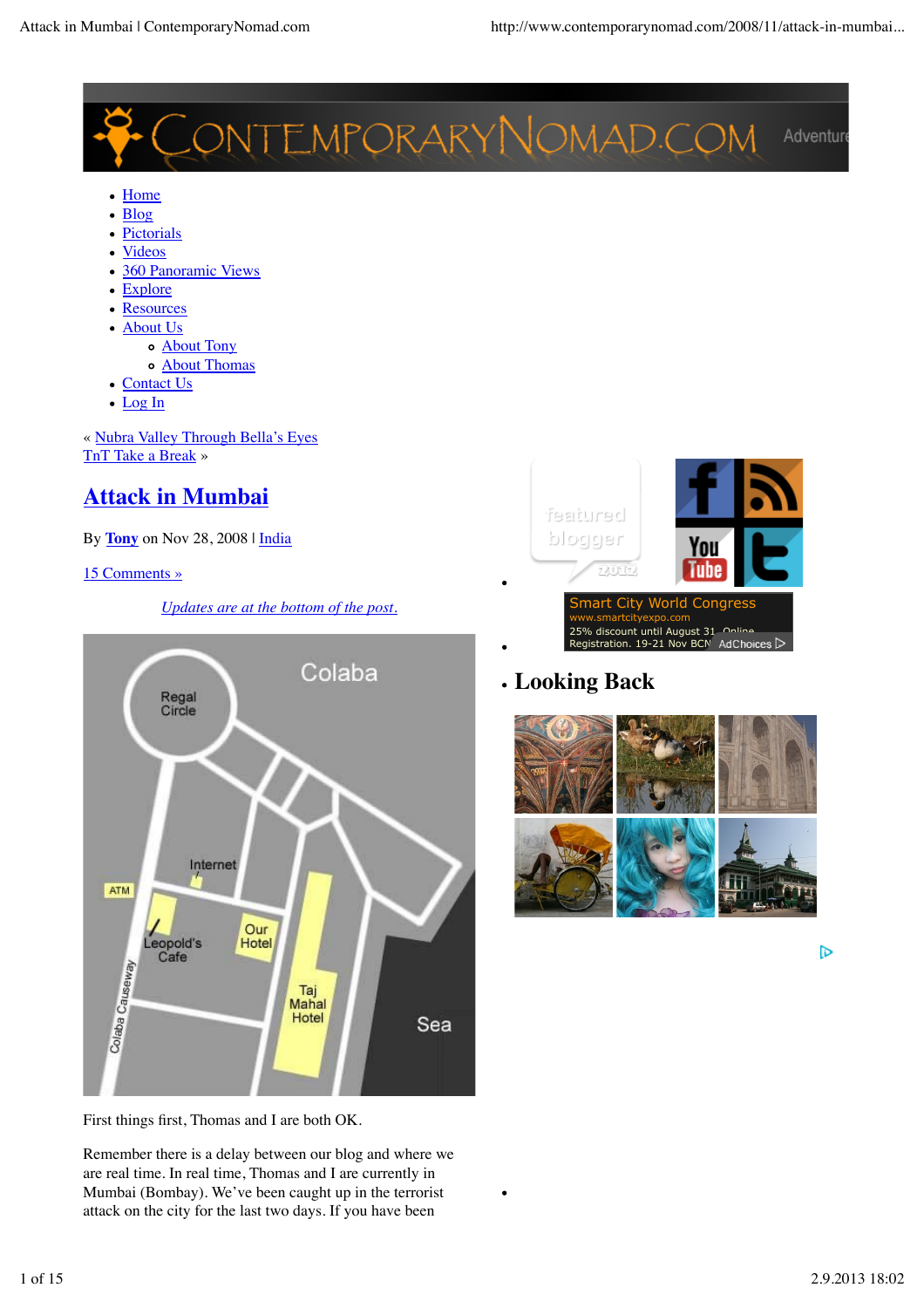watching the coverage, then you should be familiar with Leopold's Cafe and the Taj Mahal hotel, our hotel, the Carlton, is on the road connecting the two.

Luckily, We had called it an early night and were both relaxing in our hotel room watching TV when, suddenly, we heard a series of explosions outside. Annoyed at what I believed to be another series of post-Divali fire-crackers, I walked outside on to our second-floor outdoor veranda. I noticed people running by below us, so I leaned over the railing to take a look. My brain froze.

Two men wearing backpacks and armed with machine guns were firing bullets in all direction blasting holes in a car's windows below me. The men were literally just meters below, I clumsily threw myself back into the hotel room, yelling to Thomas to hit the deck between the bed and the solid cement wall next to it. The entire time machine gun fire was continuing outside. Terrified that the men might enter our hotel, I crawled back to the door and locked it. I jumped up and quickly found the panel of switches next to the door and switched off our room lights and the TV as well as our air-conditioning system, so that it would appear that our room was locked and empty.

We lay on the ground for what seemed like forever, but must have been just a few minutes. Slowly the gun fire moved away from our side of the building around the corner. Remembering the brain dead hoteliers in Allahabad who failed to tell us that our hotel was on fire, I started to worry that our hotel owners would leave the front doors open and unlocked. I ducked out of the room and made my way to the lobby where the stunned desk man was, predictably, staring at his navel. I screamed to close the door and lock it. He just stared, clearly his English wasn't working.

Apparently, none of the other foreigners had seen the gunmen so they were confused, not really understanding what was happening. Hearing my yells that there were gunmen below and my demands to lock the door, another foreigner standing near the paralyzed desk man pushed him in the direction of the door thus kick-starting his brain.

Suddenly, I heard screaming below and the sound of dozens of running feet. The sound of machine gun fire revealed that the gunmen were moving back to our side of the building again. I ran back to our room and we lay on the floor as the second round of shooting took place. The hotel was dead silent. Nobody knew who the gunmen were, what they intended, or where they were going. We were absolutely terrified.

After another several minutes lying on the ground, the gunfire moved further down the street. It appears now that they must have entered the Taj, a landmark luxury hotel in front of ours.

As we emerged from our rooms, shaken guests started rattling off what they had seen. Several Indians claimed that they had seen armed "Americans" shooting people in the streets. (Read foreigners rather than Americans.) But I saw the gunmen myself, and they certainly didn't appear to be specifically foreign to me. In fact, they looked south Asian or Middle





# **Countries**

- o Belgium (16)
- Cambodia (40)
- China (121)
- Czech Republic (4)
- $\circ$  DR Congo (2)
- $\circ$  Egypt  $(1)$
- $\circ$  Eritrea (1)
- Ethiopia (1)
- $\circ$  France (7)
- $\circ$  Germany (32)
- o Honduras (1)
- o Hong Kong & Macau (6)
- $\circ$  India (251)
- $\circ$  Indonesia (102)
- $\circ$  Italy (10)
- $\circ$  Kenya (1)
- $\circ$  Korea (1)
- $\circ$  Laos (24)
- o Madagascar (1)
- Malaysia (58)
- o Malta & Gozo (2)
- Myanmar (29)
- o Nepal (80)
- Philippines (86)
- o Singapore (11)
- $\circ$  Spain (10)
- o Sri Lanka (20)
- $\circ$  Sudan (1)
- $\circ$  Syria (1)
- $\circ$ Tanzania (1)
- Thailand (94)
- The Netherlands (3)
- o Tibet (88)
- Turkey (9)  $\circ$
- o United States (31)
- o Vietnam (47)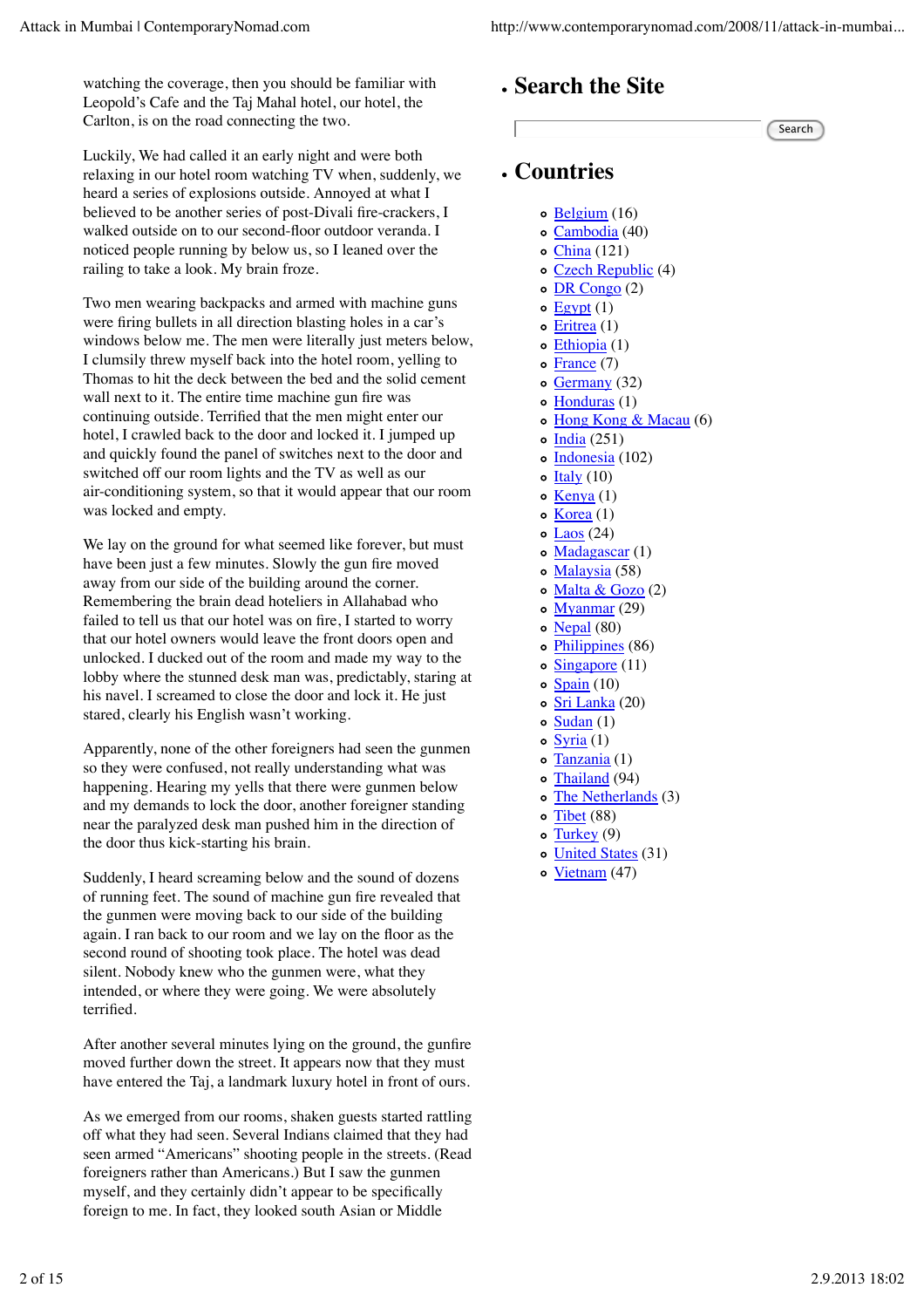Eastern. However, they were carrying backpacks, which may have been the reason why the Indians thought they were foreign.

After a half an hour, two shaken German flight attendants, who had run down the street and taken refuge in our hotel, recalled what they had seen. They had been sitting in Leopold's Cafe, a well known expat watering hole down the road from us. Masked gunmen had entered the bar, randomly shot several people, and then run down the side-street past our hotel, which must have been when I saw them. I shuddered at the thought – we were in that bar last night. Another British traveler said that there were two armed police guards across the street from Leopold's Cafe who stood by and did nothing as the shootings took place. There is also a police department nearby. Absolutely no help.

Another Russian guest had successfully woven her way back from the Colaba Market, armed men running right past her screaming for all of the foreigners to get out of the way. It wasn't clear if it was the gunmen or other Indians who had taken up weapons and were trying to protect people. Complete chaos.

And so we sat, knowing the gunmen were still at large in Colaba. English-language news were reporting coordinated attacks across the city. Gunmen in the Taj and Oberoi hotels, shooting in CST train station, several shots in Leopold's Cafe, a bomb blast in a taxi, and attacks at the national airport in Santa Cruz. There were live pictures of people in the luxury hotels who had smashed their windows and climbed out onto the ledges to hide fearing the gunmen might go from room to room. Typical India to air live images of people hiding. Duh! Let's hope the gunmen were equally stupid and didn't think to turn on the TVs in the hotels. Suddenly, we were watching the hotel across the street. They were carrying out someone's body and a doorman was rolling out an injured person on a luggage trolley. And then the Oberoi hotel was on fire, flames engulfing one of the floors. It was too much to take in.

And then a bomb went off outside our hotel.

It was like time fell into extreme slow motion. A surreal sonic wave flowed through our room reverberating through our bodies. We dropped back into the space between the bed and the cement wall and waited and waited. But nothing else followed. Eventually, I reemerged from our room along with several others. The explosion had come from the Taj across the street. Shots in the distance. Someone yelled to get back in our rooms and turn off the lights. Back inside, we turned on the TV again and witnessed a mushroom of smoke rising from the hotel just meters from ours.

On TV, we could see that people were trying to defuse a bomb RIGHT ACROSS THE STREET! Insanity. The news coverage switched to views to the Oberoi Hotel to discuss an ongoing hostage situation, 40 people were being held … BOOM, A second explosion reverberated through our room. We had just been watching them defuse it. This time we just sat on the bed stunned rather than diving to the ground.

Manic reporters struggled to comment on the second

IЪ

# **Categories**

- 360 Panoramas
- Adventures
- o **Architecture**
- Art and Ritual
- o Beaches
- City Life
- Flashback
- o Food-Venture
- Friends
- o Guest Blogs
- Hiking & Trekking
- Humor
- Media Coverage
- o Nature
- Nomads
- o People
- Pictorials
- o Special Interest
- The Beginning
- o Travel 101
- o Travel Tips
- Underwater World
- UNESCO World Heritage Sites
- Video
- Weird Science
- What \$1 Buys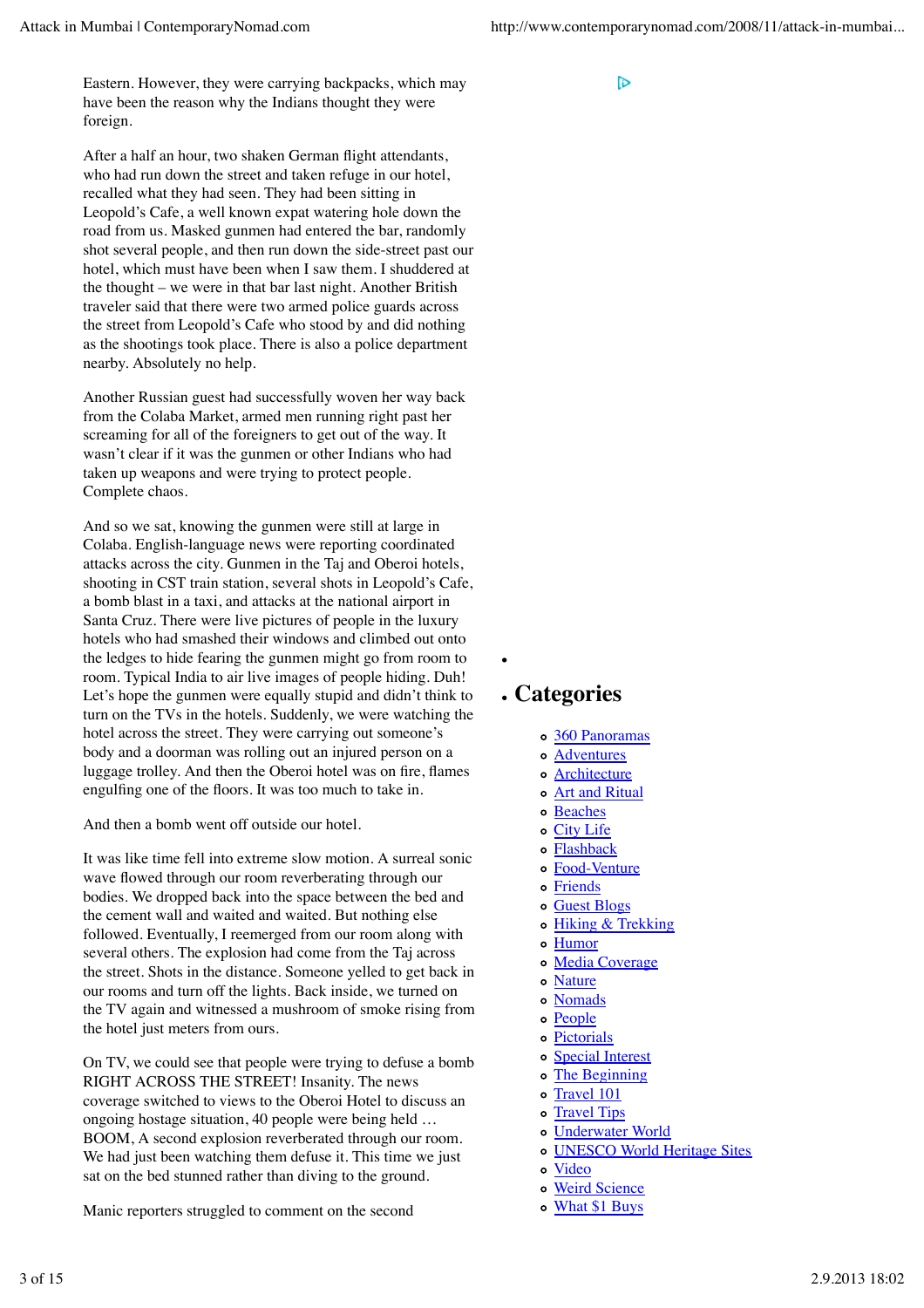explosion while jumping from reports of new attacks in Mumbai suburbs and fears of a boat full of explosives in the harbor near the India Gate in front of the Taj. On TV, we could see large numbers of police in front of the Taj, yet at our location behind the hotel, we couldn't see one single police officer. Apparently, nobody could conceive of the idea that somebody might walk out the back door. Clearly, the Mumbai police were completely overwhelmed and unprepared for such an extreme situation.

And so, on TV and from our veranda, we watched the scene around our hotel play late into the night trying to figure out what the hell was going on. It seemed like all of Mumbai was coming apart. Believe it or not, sometime around 2:45 AM, I actually fell asleep. I slept so deeply, snoring so loudly that Thomas said I slept through the third bomb blast. (How crazy is that?). However, sometime around 5:30 AM, we were both awoken by machine gun fire coming from in front of our hotel. A French tourist staying in our hotel reported that a crowd of blood-covered tourists had run by our veranda fleeing the Taj hotel. We hoped that was the end, but local English-language TV reporters described an ongoing hostage situation in the hotel.

The situation calmed somewhat around 6 AM with a couple hours of bizarre silence. The roads were empty, no honking taxis, no buzz of the normal morning Mumbai crowds. CNN was reporting that the terrorists had been rounding up people with British and American passports. Several foreigners had been killed. I was desperate to get a message out to my family that we were OK, imagining my mother sitting in front of a huge Thanksgiving Turkey crying into a bowl of mashed potatoes. I went to the hotel front desk and begged to make a phone call. Yeah, that wasn't going to happen.

I slipped down the stairs past a small army of police and military all nervously staring up at the Taj fingering their weapons. Pressed up against the wall of our old colonial building and carefully staying under an overhanging ledge, I slid along the road the terrorist had run down the night before. I passed the car with the bullet ridden windows. In the street, a pool of thick blood slowly drained into the gutter. Somebody had dropped a bag of steamed rice which had ripped open and spread across the sidewalk. I ran across the street and pounded on the closed door of the Internet cafe / telephone center.

A man opened the door and barked at me, "We're closed!" The man standing behind him seemed to recognize me (we are on the Internet a lot) and pulled me into the small shop. I asked to make a call, but they refused explaining that the police had shut down Internet cafes and public phones. (Like the terrorists wouldn't invest in a cell phone for their attack, they're going to stop by an Internet cafe and send some emails during the fight!) I begged to use the phone, but the shop owners refused. Luckily, the man who had pulled me into the shop seemed to understand my desperation. He handed me his cell phone, and let me call the U.S. (He also generously refused payment for the favor.)

After making the call, I returned to the hotel, no easy task as police and military seemed to think I was a curious tourist

#### Wildlife

# **Archives**

- August 2013
- July 2013
- June 2013
- o May 2013
- April 2013
- o March 2013
- February 2013
- o January 2013
- December 2012
- November 2012
- o October 2012
- o September 2012
- August 2012
- July 2012
- June 2012
- May 2012
- April 2012
- o March 2012
- February 2012
- January 2012
- December 2011
- o November 2011
- o October 2011
- o September 2011
- August 2011
- July 2011
- June 2011
- May 2011
- April 2011
- o March 2011 February 2011
- January 2011
- o December 2010
- o November 2010
- October 2010
- September 2010
- August 2010
- July 2010
- o June 2010
- May 2010
- April 2010
- o March 2010
- February 2010
- January 2010
- December 2009
- 
- 
- September 2009
- August 2009
- July 2009
- June 2009
- o May 2009
- April 2009
- o March 2009
- February 2009
- o January 2009
- December 2008
- November 2009
- October 2009
- 
- 
- 
- 
- -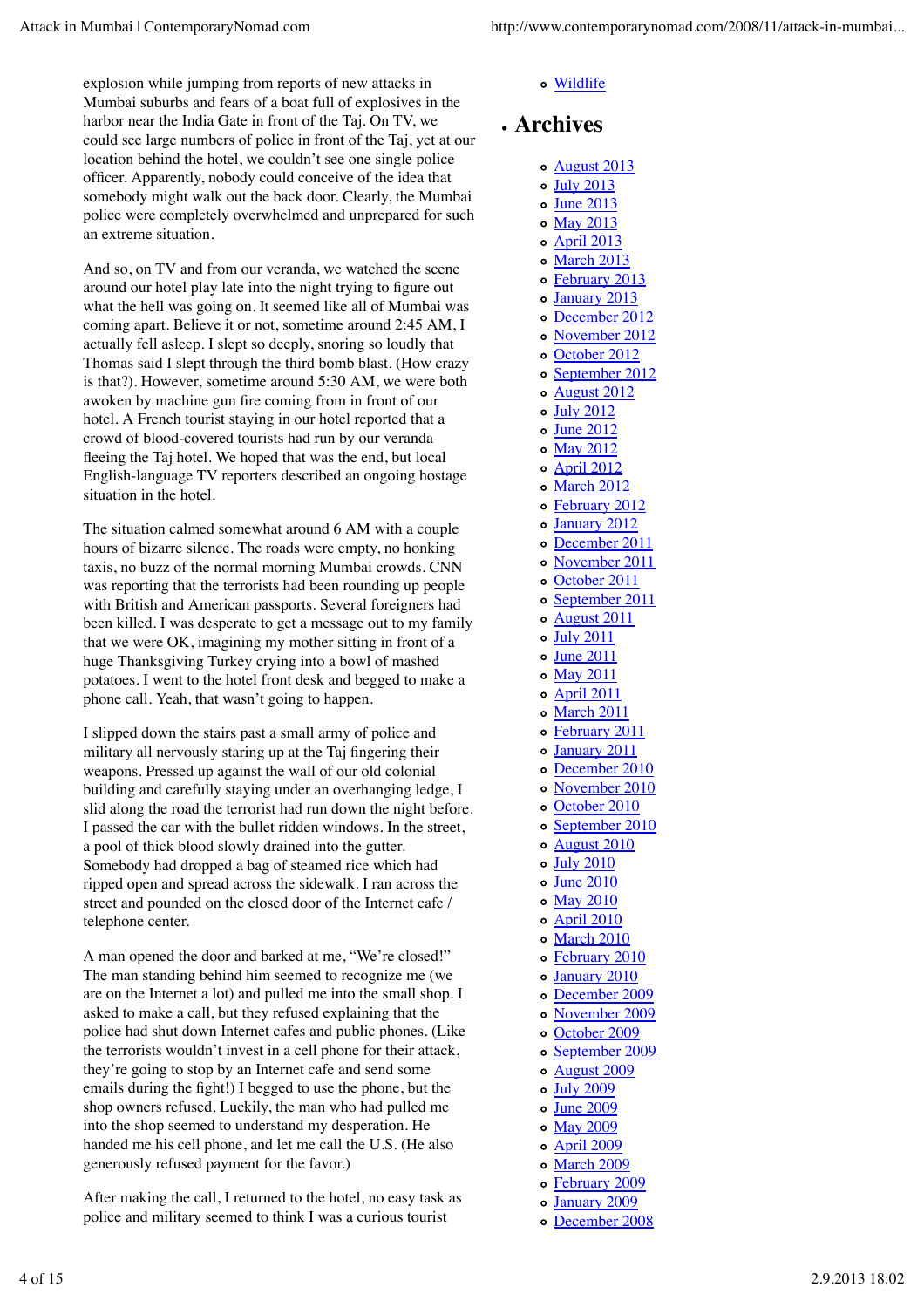trying to make my way into the center of the action. It may seem strange that I returned to our hotel so near the Taj, but Thomas was still there, and I had nowhere else to go. Technically, Colaba was under curfew, so standing around on the street didn't seem like a good idea. It took ten minutes to talk my way back into the Carlton.

A couple of minutes after I reentered the hotel, another round of machine gun fire broke out. Oops. Clearly, it is not a good idea to go outside.

\*\*\*\*\*\*\*\*

#### THURSDAY 3:15 PM, Nov. 27th

We've been sitting around the hotel all day. For some reason, the water is off, so showers and toilets are not really working. A British couple slipped out and came back with bags of fried rice, bread, and bottled water. I don't know where they bought it, everything is closed. I was starving and quite thankful for the food, which somehow seems appropriate considering it's Thanksgiving.

Eighteen hours into this, we were thinking that the worst was over, but another three bombs, or possibly grenades, went off a few minutes ago. The hotel guests reaction to the explosions coming from across the street have changed dramatically over the last 15 hours. A Spanish woman had pulled out her traveler's water boiler and was making coffee for other hotel guests. A British woman was passing out pieces of cake. And so, we sit here waiting for the shooting and the explosions to stop.

Glancing over the edge of the veranda, I see two armed men below, one in a brown surfer's shirt holding a pistol and another man wearing scraggly clothes and plastic flip-flops holding a machine gun. I have no idea who these men are – clearly, they are there to protect the hotel and the surrounding businesses, but they certainly don't appear to be police. Have the police gone around passing out guns to locals?

#### THURSDAY 4:25 PM

The insane Russian woman in our hotel was just explaining to me how the entire siege was clearly an American and Israeli conspiracy when another huge explosion went off in the Taj. This one, which was much louder, really shook up the guests toning down the coffee and cake hour.

It also clearly shook up the reporters on the other side of the Taj. With virtually live coverage, I walked back into our hotel room to witness the reporter's reflex twitch as the explosion went off behind her.

#### THURSDAY 4:39 PM

We were trying to decipher the Prime Minister of India's bizarrely robotic televised address as another massive explosion swept through the hotel rattling the walls and furniture. That one really scared me – it was huge – I have no idea what the hell is going on across the street. Clearly, it really scared the crap out of the reporter because she dropped to the ground on live TV. How strange is it to be watching the

- November 2008
- o October 2008
- September 2008
- August 2008
- July 2008
- $\circ$  June 2008
- o May 2008
- April 2008
- o March 2008
- February 2008
- January 2008
- December 2007
- November 2007
- o October 2007
- o September 2007
- August 2007
- July 2007
- o June 2007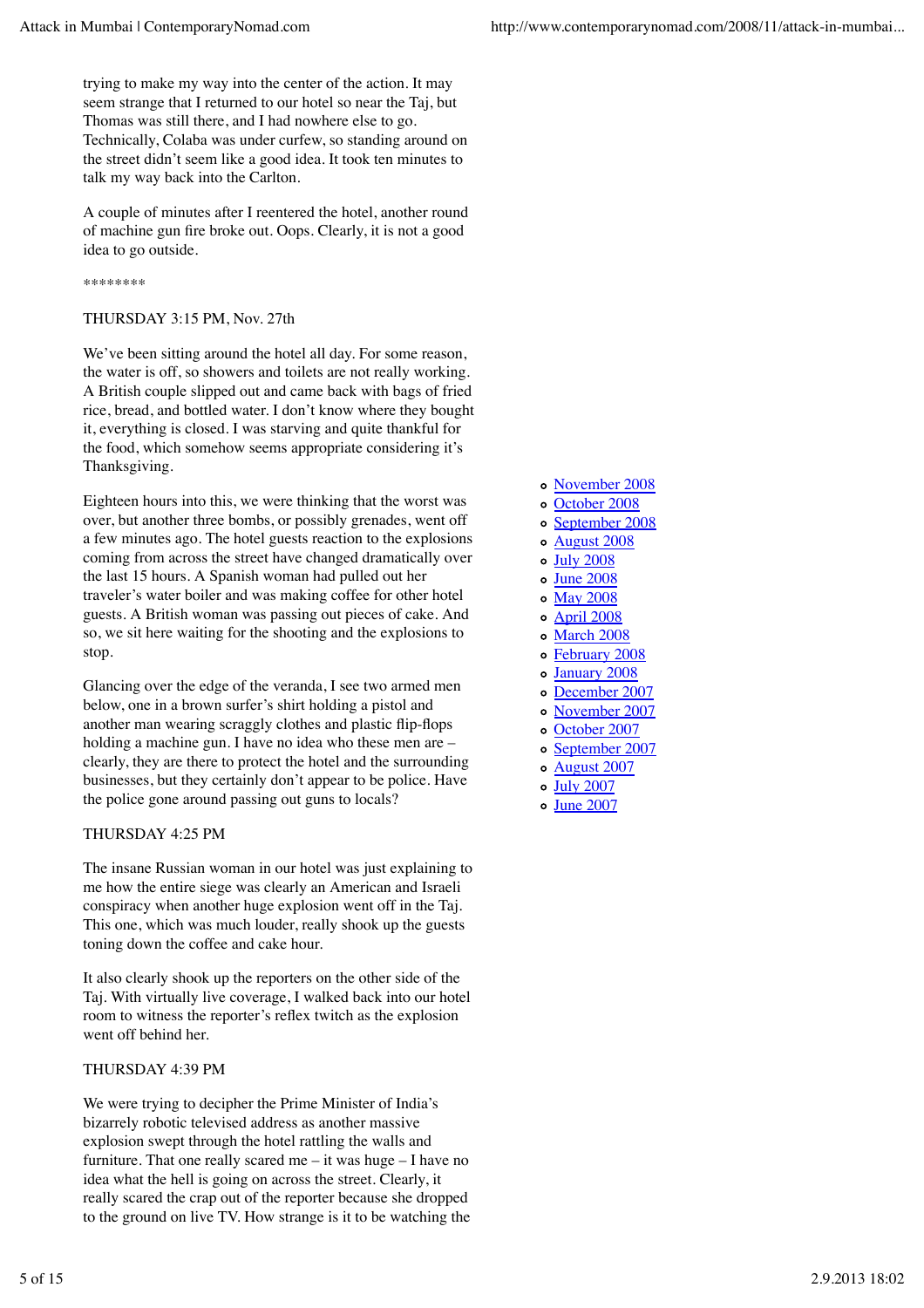other side of the hotel on International CNN. Two more smaller explosions, perhaps grenades, I can't tell.

#### THURSDAY 5:15 PM

The bombs in the Taj have set off a series of fires again. (It was burning most of last night.) Fire trucks pulled up along side our hotel and several rather old looking firemen climbed out and stared at the fire and the truck as if they had no idea of how the two related to each other.

They turned on the hose and immediately lost control of it squirting water all over the side of the Taj but coming nowhere near the actual fire. Frustrated, they packed up and drove away. Oh, India… incredible India.

#### THURSDAY 7:45 PM

The British couple slipped out and brought back more bags of fried rice and chapatis from the same restaurant. Enough for everyone in the hotel, including the ridiculous hotel staff. I, personally, would have chosen to let them sit there and watch all the hotel guests eating while they starve. They should be getting the food, surely they know the restaurants and stores around here and could convince someone give us something. I have no idea where they are getting the food, everything is closed. From their descriptions, it sounds like they traveled quite a distance to one particular restaurant which appears to be secretly open.

How insane are the Indian authorities to close everything down. We can't eat, we can't call or email our families. And watching them in the streets is like watching a bunch of keystone cops.

#### THURSDAY 8:20 PM

Bizarrely, it's like someone out there read what I just wrote.

Some kind of special military unit has arrived and is taking up position around the hotel. Strangely all the soldiers appear to be Sikhs. They are quietly slipping by below us winding in and out of the columns supporting the arcaded walkway in front of the hotel. At least they look like they really know what their doing.

The military has also set up a huge truck-based system of spot lights with one hell of a generator.

#### FRIDAY 7:10 AM, Nov. 28th

Exhausted, I fell asleep early after my last posting last night. On edge, Thomas stayed up watching the news. Evidently, there were a few more explosions as well as gunfire. And the Taj was burning for quite some time. I was really hoping to wake up to discover that this was finally over, but evidently terrorists are still holed up in the Taj and Oberoi hotels. A lot of the attention has shifted to the Nariman House, where several Israelis are still being held hostage.

The stupid authorities still have the water turned off. Idiots! With all the tourists in their hotels, what the hell are they thinking?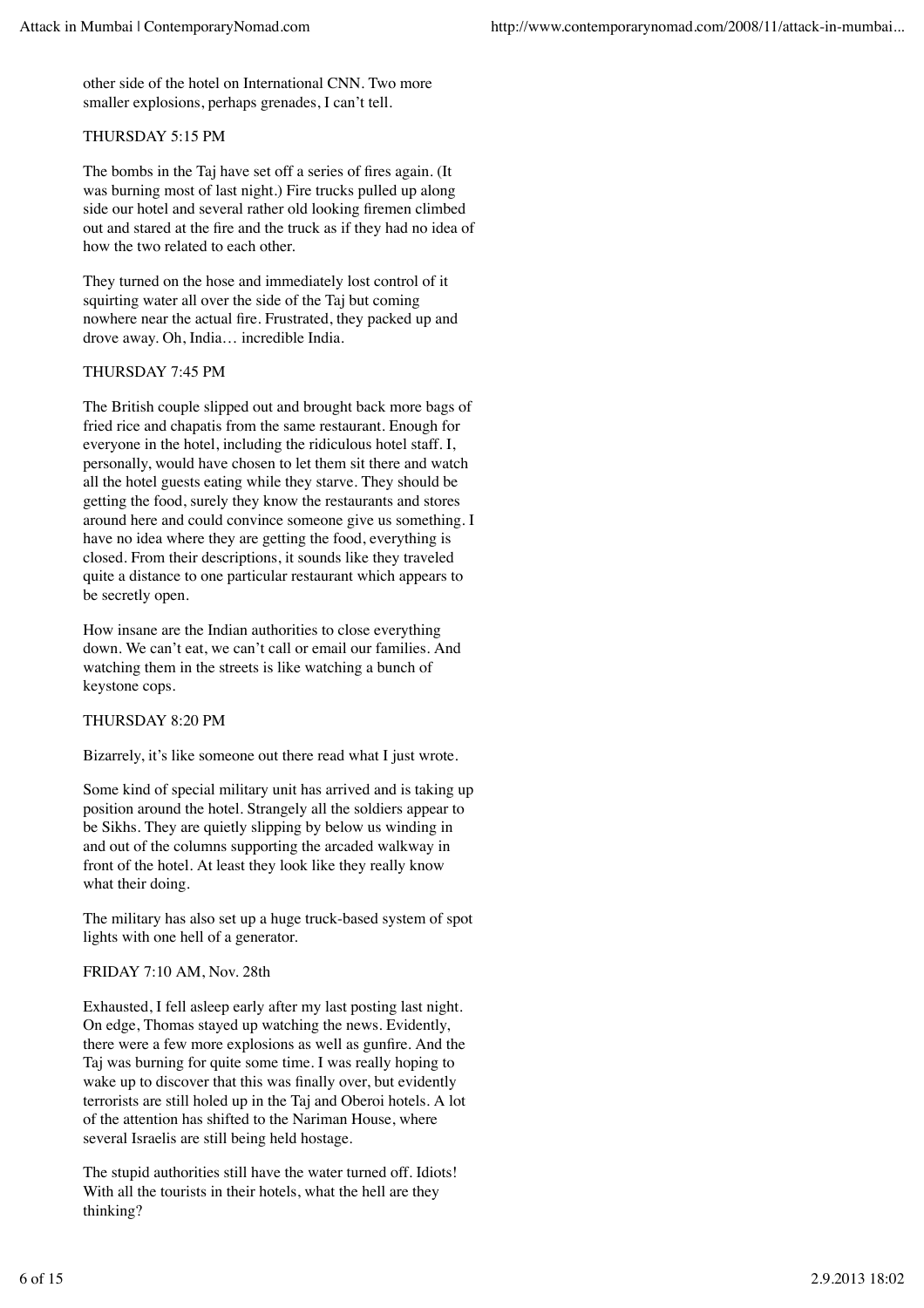#### FRIDAY 9:57 AM

The Indian police have been sitting on their asses for two days. During the last twelve hours, they have announced at least a hundred times that the siege is almost over.

Thomas and I are going out to look for some food and Internet access.

**\*\*\*\*\* Updates below were added on November 29, 2008 \*\*\*\*\***

#### FRIDAY 1:30 PM Nov. 28th

Well, as you know by now, we posted the content above around noon. Although the stand-off in the Taj is still going on, there had been no movement for hours, so, yet again, we were prematurely assuming that things had calmed down.

The hotel let us out through the locked door and we slipped down the stairs to the arcaded walkway in front of the hotel where about ten soldiers hid behind columns staring up at the Taj rear windows. We walked to the end of the arcade and, once again, up against the wall under ledge, we carefully inched our way down the street until we were clearly out of range of fire.

Everything in Colaba appeared to be closed, but when we went to the same Internet/Communication center that I went to yesterday, they unlocked the door and let us in. This time, they let us make phone calls and use the Internet; however, it was clear from their strange behavior that they were not allowed to be open. A crowd was gathering outside and the owner refused to let me step out to see what was going on, warning me that if I stepped out I would not be allowed back in!

After a little Internet time, we scoured the accessible streets of Colaba for a restaurant. Everything was locked up, except one men's clothing store and one very crowded restaurant. (Dare I ask if they belonged to the police chief's brother?) Well frankly, I don't care who the restaurant belonged to; all I cared about was their delicious food, which was all the more delicious after 36 hours in the hotel.

Next, we tried to withdraw money from the ATM, but three armed guards refused to let us near it. Perhaps, they were worried that terrorists might stop by to withdraw some escape money. They've shut down communications, turned off the water in our area, closed all the restaurants but one, and now the ATMs are shut in Colaba. Without money, we can't hire a car to get us out of here. I have no real idea what is going on in the rest of the city or whether buses/trains are working. I don't feel like going on a wild goose chase through Mumbai hunting for an ATM. And all this while the actual terrorists are still running amok in the Taj and the Oberoi.

As we were standing there pondering the ever-increasing idiocy of the police/military/banks/waterworks, shots rang out from somewhere down the street, we thought near our hotel. We quickly walked down Colaba Causeway unsure where to go, a man walked up to us and ordered us to walk down another side-street. "Where the f\*\*k to?" I raged. "Where the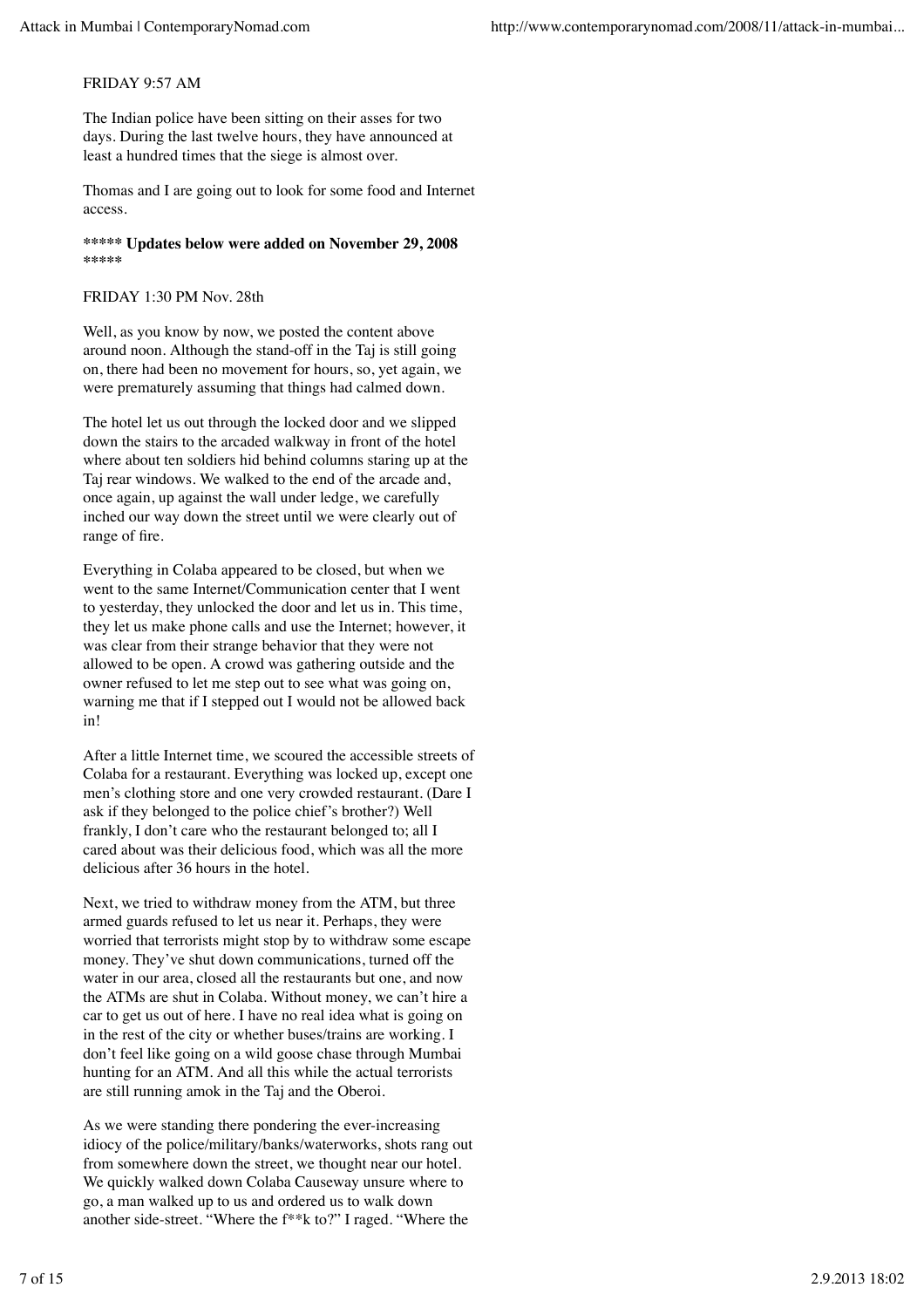hell are we supposed to go? Our hotel is near the shooting, and everything is closed." Thomas pulled me down the street anyway, and we sat on a short wall.

As we were arguing over how to behave during an attack, another wave of running people forced us to backtrack leaving us right back where we had started near the ATM. Another man ran up to us claiming the shots had been fired near Regal Circle, totally confusing us. Suddenly, we had no idea if there were new attacks or whether shots from the Taj were sending people into a frenzy. With full stomachs and two liters of drinking water in our backpacks, we decided to make a run for our hotel ducking behind objects and running along the walls the whole way. I'm sure it sounds ridiculous from a distance, but we had no idea what was happening.

#### FRIDAY 3:05 PM

The government seems to be blocking CNN and BBC at the moment, we presume they are trying to prevent live pictures of the Taj and Oberoi from being broadcast during some sort of operation. One of the Indian English-language news channels as well as a Hindi news channel is kind of coming in, but seem to be partially scrambled. I don't blame the government for doing this as the stupid news agencies were showing live pictures of helicopters lowering soldiers on to the roofs of one of the hotels. Duh!

Six more middle-sized blasts from the Taj hotel as I am writing this. We have no idea what is going on.

#### FRIDAY 3:11 PM

Another huge bomb went off sending shock waves through the hotel. This is the first big one since last night. It really starts to rattle your nerves after a while. There are several foreigners out on the veranda who seem to be drinking themselves into a stupor. Since the news channels are off, we have no idea who is causing the explosions.

#### FRIDAY 3:35 PM

Another massive blast. Another shock wave. Is it wrong that I barely flinched that time? Thomas came walking back to the room looking rather pale.

Sitting down to write this entry, the news channels suddenly came back on with a statement that the government was apologizing for shutting down the news services, but that the measures were "temporarily necessary."

In barely comprehensible English, the reporter hysterically reported that another blast had gone off. Tell us something we don't know.

#### FRIDAY 4:46 PM

The very spirited smokey-voiced Indian Irish woman on the veranda was sharing her conspiracy theories with me just now when four more large explosions came echoing through the hotel. We moved back to the television to discover the military is launching grenades into the windows of the Taj. Great.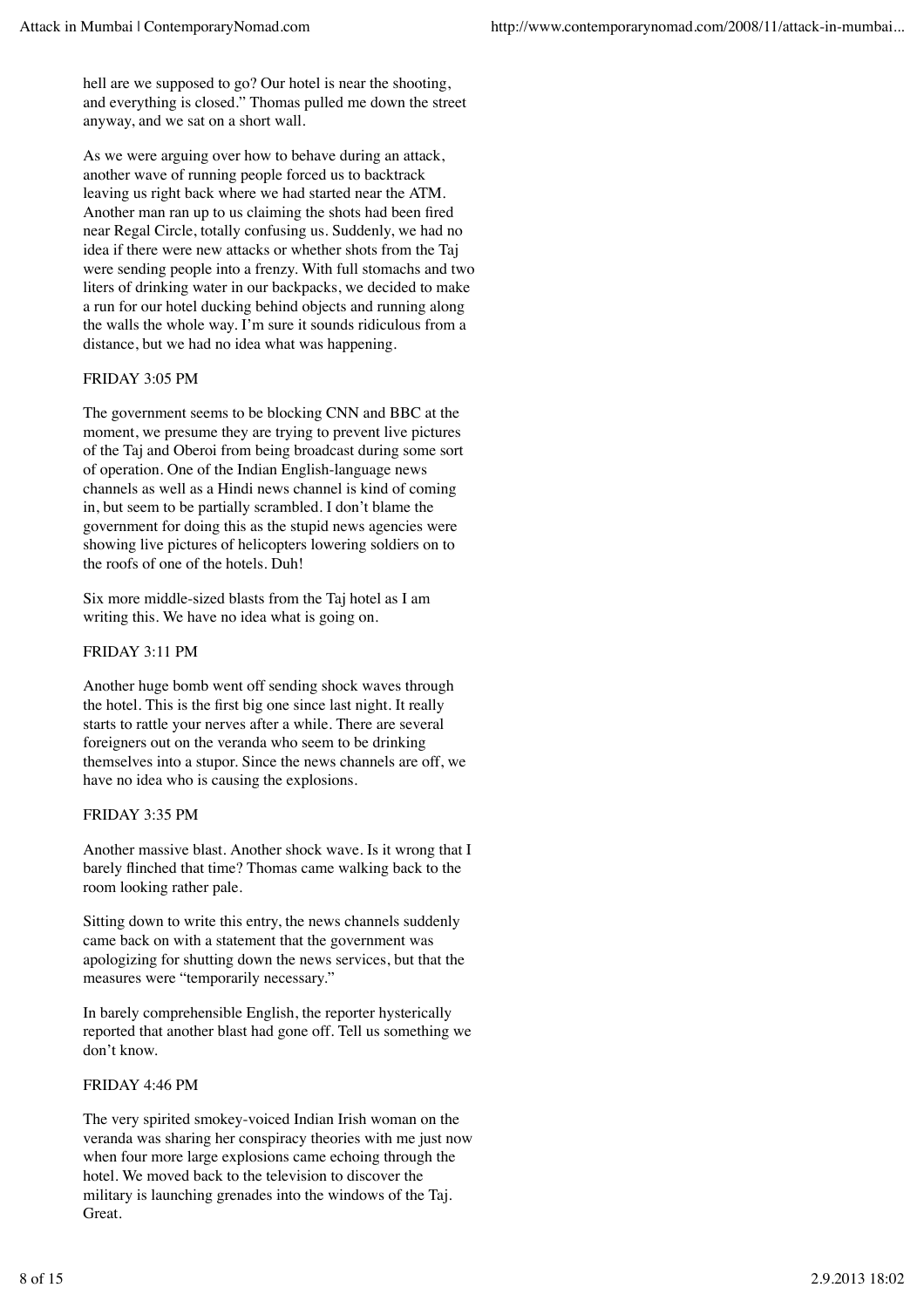Operation "Black Tornado," as they have dubbed it, appears to be in full swing. I'm not sure "Black Tornado" is appropriate for an action that took two days to prepare. Let's hope they can shoot grenades better than they can aim a fire hose.

There goes another explosion.

#### FRIDAY 5:07 PM

Three bystanders just got shot outside the Taj. Clearly, the ducking and sliding along the wall, which I mentioned above, was quite merited. The police/military have announced that the siege is over so many times that the reporters are basically laughing at them on TV. I'm sure the people who just got shot would like a few moments alone with them.

As I write this, explosions are continually going off in the background.

Clearly, we won't leave the hotel again until this thing is over. But how are we going to determine that it is actually over? We are quickly approaching 48 hours of fighting.

#### FRIDAY 6:45 PM

"Black Tornado" is still in full swing. Grenades have been going off for two hours. I walked out on the veranda, which is shielded from shots fired from the hotel by the angle it looks out on to the street, and glanced down. Special troops, again all Sikhs, were below me running from arcade column to column. Perhaps it's their reputation as excellent warriors, but somehow the Sikhs seem reassuring.

An armored ambulance pulled up to the back of the Taj, carefully parking in the "shadow" of a large cement wall. A door opened and the military wheeled someone's covered body out and loaded it into the bulky vehicle.

#### FRIDAY 8:54 PM

I just went back out on to the veranda, the gun battle is still continuing with the occasional grenade. The armored ambulance is back and people sitting on the veranda reported that the military loaded five more bodies into it. Ironically, the media is all out in front of the hotel reporting very little, while the military is going in and out through the back.

#### Saturday 3:35 AM, Nov. 29th

We both finally fell asleep some time around midnight. The shots and explosions had become a sort of white noise in the background and, bizarrely, we were both sleeping soundly until a few moments ago. A sudden burst of very loud gunfire and several grenades sent both of us flying up into a sitting position in bed. God, it sounds like we are sitting in the middle of a war zone. The authorities were claiming there was only one gunman left – clearly that can't be true. I really don't believe anything anyone says anymore.

I'm feeling really stupid for coming back to the hotel. Last night before we went to bed, the news aired a story about the crowd of people who ran towards us claiming shots had been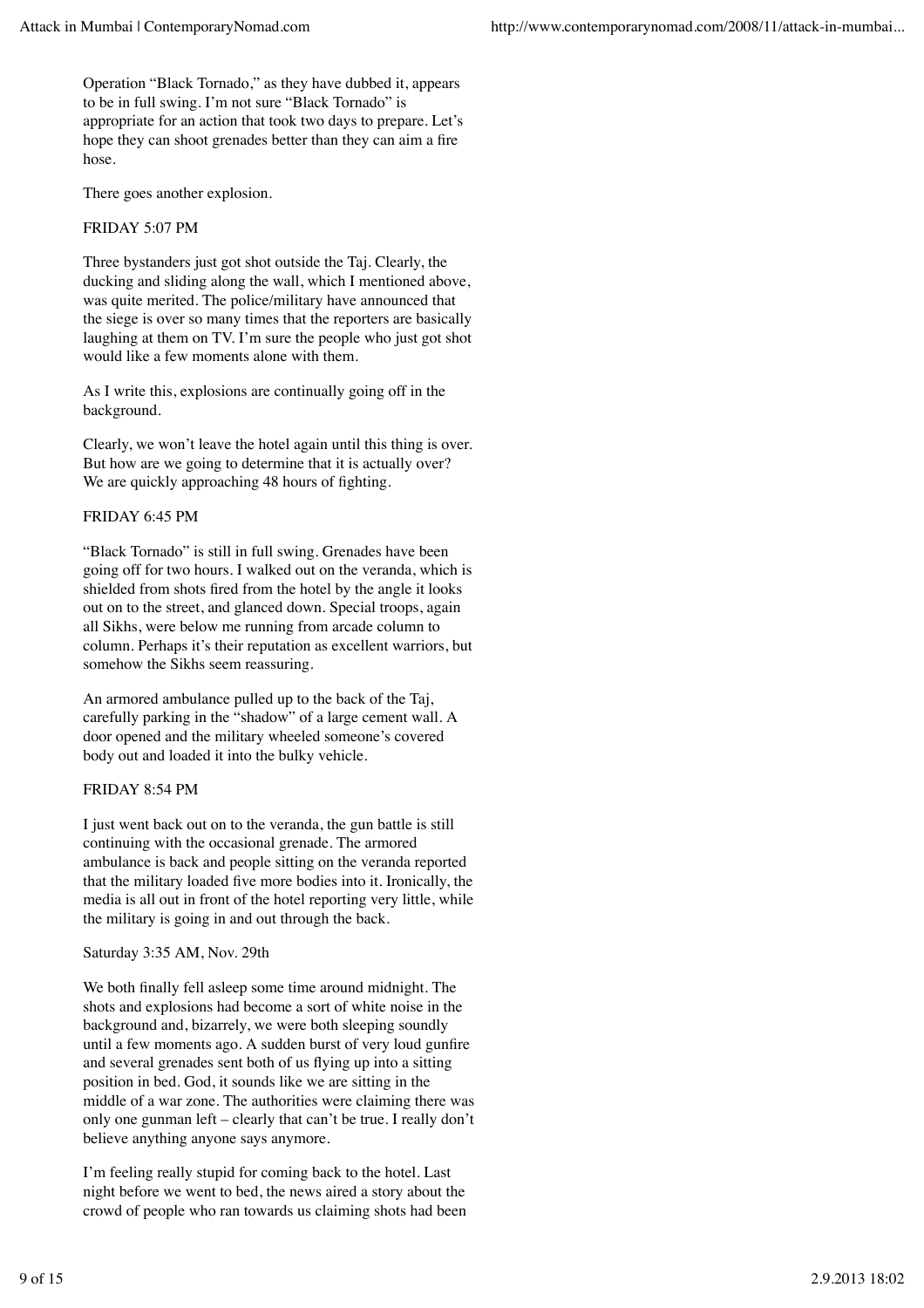fired near Regal Circle. That was all mass hysteria created by echoing shots from the Taj. We should have tried to find another hotel – hindsight is 20/20. We can't even walk out of here because we don't have enough money to pay the bill, remember the ATMs are blocked. Maybe we will just walk out; we can always come back and pay them when this is all over.

#### Saturday 7:10 AM

When I woke up this morning, it was completely quiet outside. After the fight last night, I was sure the whole thing was over. Absolutely no noise. I peaked down from the veranda and saw soldiers in the street, but they seemed relatively relaxed. Surely their presence was a technicality. I switched on CNN. No coverage of Mumbai. No coverage on the BBC either. YES!

I turned on the local Indian English language news. The were blasting a graphic at the bottom of the screen that read:

Terrorists Plan to Blow Up the Taj Mahal Hotel.

Suddenly, a woman was describing how a chef working in the kitchen had been there for months and had been in on the whole plan. It appeared that the ultimate end to this whole thing was a plan to bring down the Taj Mahal Hotel as the World Trade Center had come down in New York. I couldn't tell from her description if this was a foiled plan or whether the fight was still ongoing.

Suddenly, a new burst of gunfire and grenades answered my question. And then the reporter continued on describing how there were a couple of terrorists left in the Taj, but the end of the battle was near. They were moving reporters and camera men further away from the hotel. We suddenly realized this was a far more elaborate plan than we had ever understood. We envisioned the last terrorist desperately holding a remote control for his final act. Why hadn't the authorities cleared out the hotels behind the Taj?

We debated the new threat versus the shooting outside for about ten seconds, but the answer was clear. We packed a few essentials and got out of the hotel, high-tailing it out of there up against that same wall under its wonderfully convenient ledge.

We'll come back and get our stuff when this whole situation is over.

### SATURDAY 12:15 PM

We are sitting in Crosswords Bookstore in Central Mumbai far, far away from the Taj. Downstairs on the wall, there is a personal letter from J.K. Rowling to the store, apparently sent by "Owl Post." This must be THE bookstore in Mumbai. There is also a photo of Madonna in front of the store and an article claiming that she had described the blueberry cheesecake here as "better than sex." We thought if it's good enough for Madonna, it's good enough for us.

Clearly, Madonna is having some pretty lousy sex.